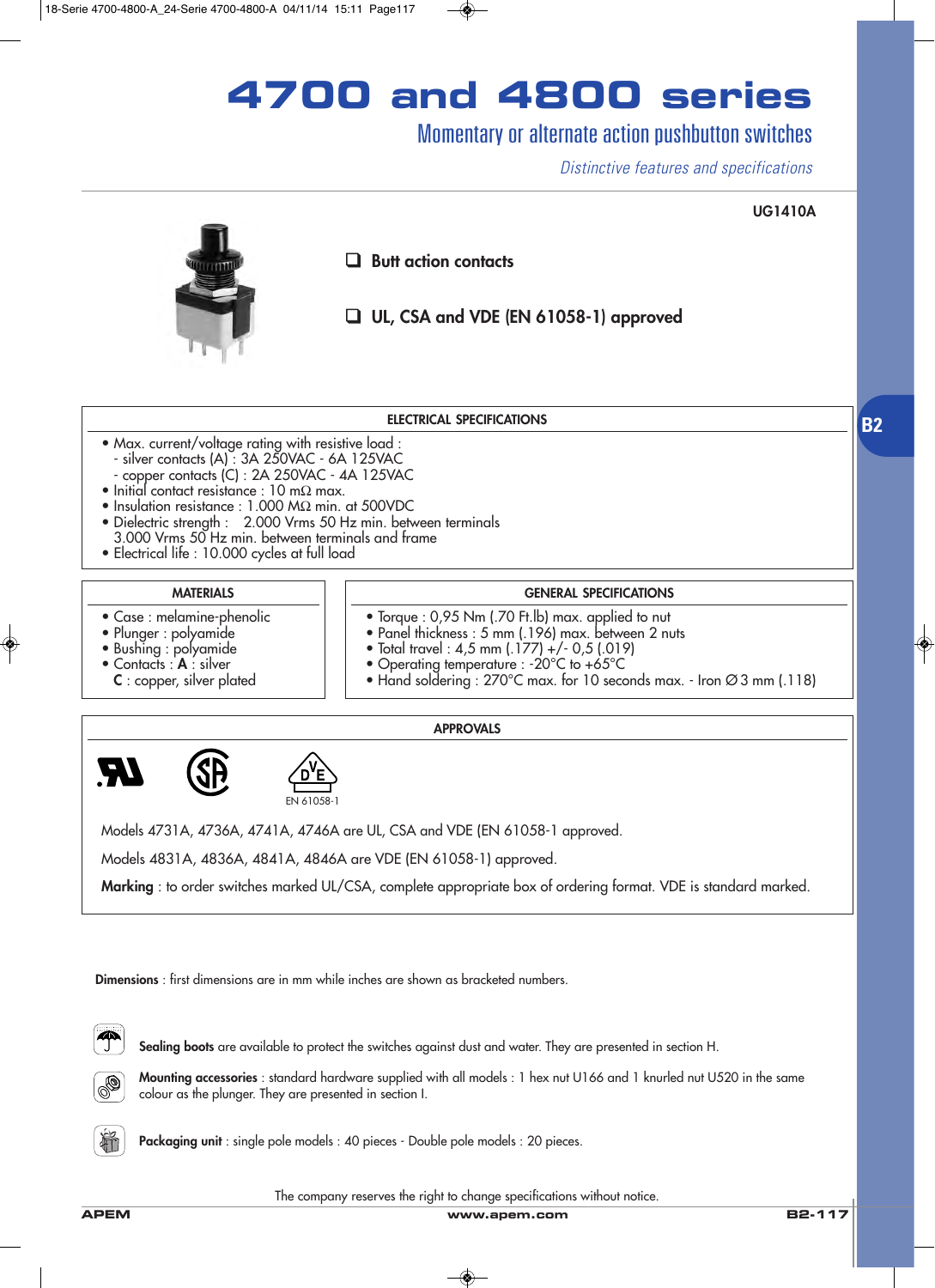# **4700 and 4800 series**



## Momentary or alternate action pushbutton switches

*Solder lug/quick-connect or straight PC terminals*